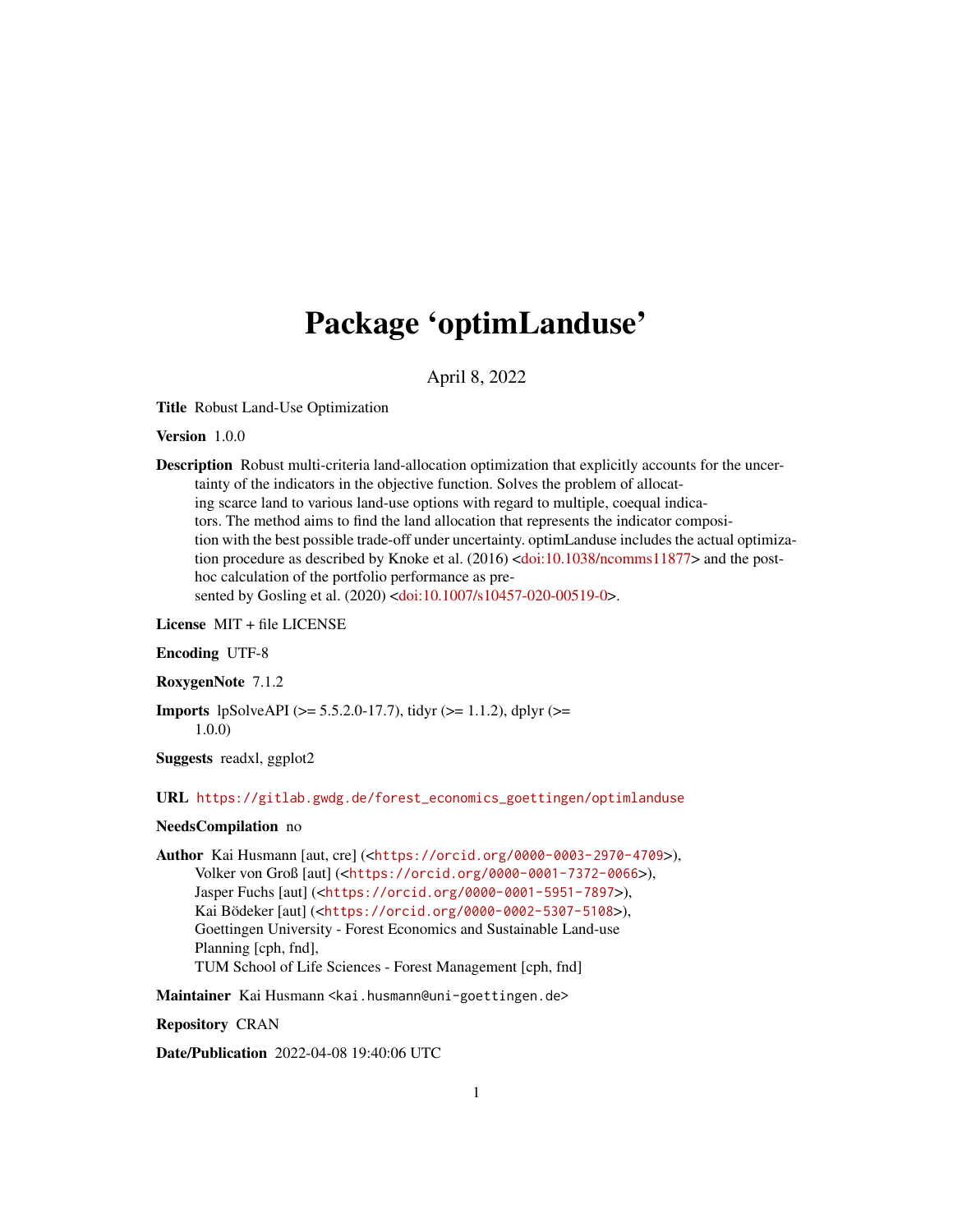# <span id="page-1-0"></span>R topics documented:

| Index | - 8 |
|-------|-----|
|       |     |
|       |     |
|       |     |
|       |     |
|       |     |

calcPerformance *Attach portfolio performance and distance to target*

#### Description

The function calculates and attaches the portfolio performance. For a comprehensive interpretation the beta values have to be grouped by their indicator in a plot (see example). Each beta describes the relative proportion to the maximum achievable (the "target") within its indicator, given the current land use distribution and the uncertainty scenario set. The lowest beta of all indicators guarantees that under a worst-case scenario, at least this proportion will be achieved across all indicators. The solveScenario() function maximizes the guaranteed performance, or minimizes the distance to the maximum possible.

#### Usage

```
calcPerformance(x)
```
#### Arguments

x An optimized optimLanduse object.

#### Details

For further information see the supplement of Gosling et al (2020), Formula S5 (in the supplement of the paper).

#### Value

An optimized optimLanduse object with attached portfolio performance.

#### References

Gosling, E., Reith, E., Knoke T., Gerique, A., Paul, C. (2020): Exploring farmer perceptions of agroforestry via multi-objective optimisation: a test application in Eastern Panama. *Agroforestry Systems* 94. doi: [10.1007/s10457020005190](https://doi.org/10.1007/s10457-020-00519-0)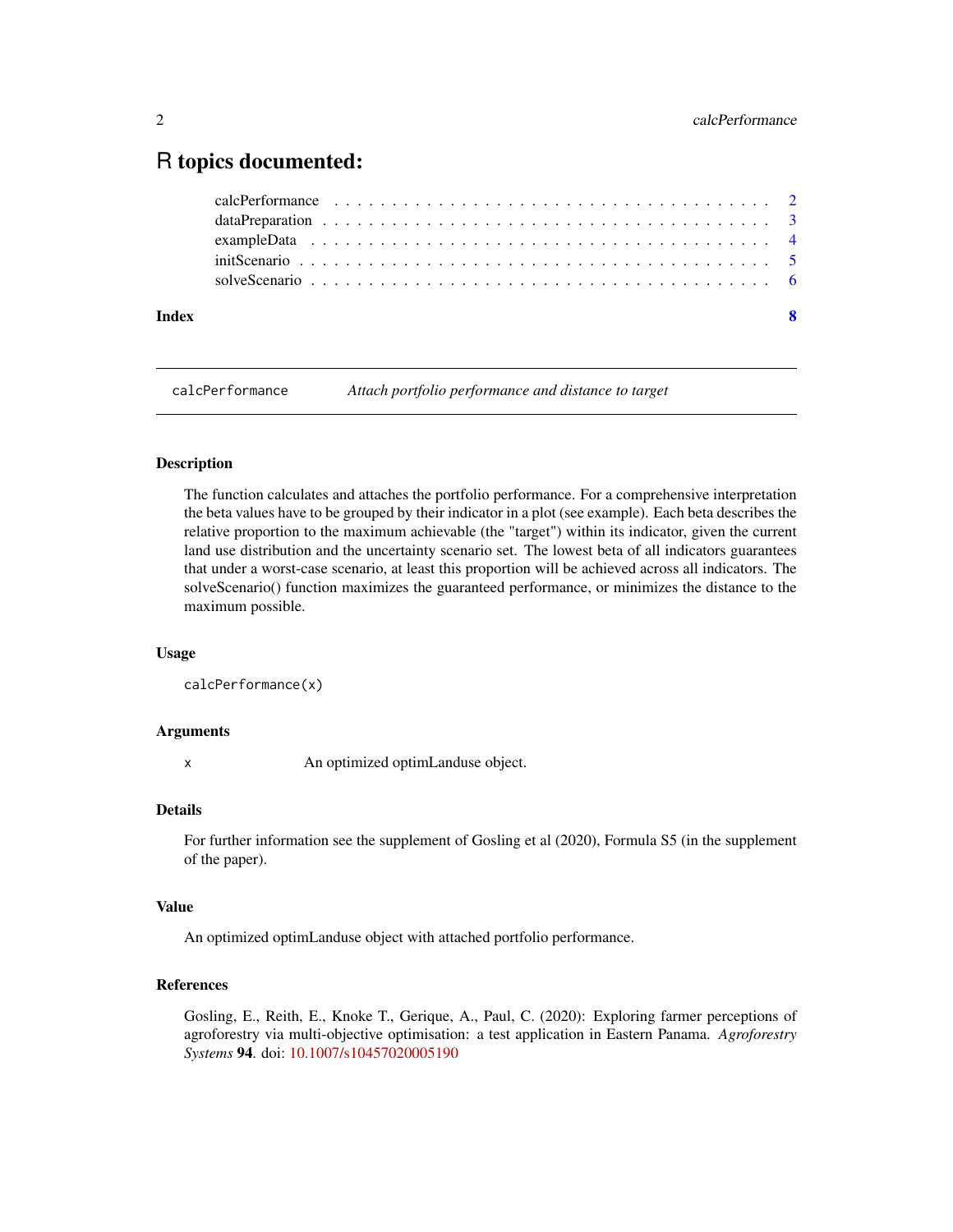# <span id="page-2-0"></span>dataPreparation 3

#### Examples

```
require(ggplot2)
require(readxl)
dat <- read_xlsx(exampleData("exampleGosling.xlsx"))
init <- initScenario(dat, uValue = 2,
                     optimisticRule = "expectation",
                     fixDistance = 3)
result <- solveScenario(x = init)
performance <- calcPerformance(result)
# Visualize the distance
ggplot(performance$scenarioTable,
      aes(x = inductor,y = performance,
           color = indicator) +
geom_point() +
geom_hline(yintercept =
           min(performance$scenarioTable$performance),
          linetype = "dashed", color = "red") +
ylim(0, 1)
```
dataPreparation *Transform data to the expected format*

#### Description

The input data must suit to the specific expected optimLanduse format prior to initialization and optimization. This function provides the possibility to easily transform data from the commonly used form of the exemplary data [exampleData](#page-3-1) into to the expected format. The application of this function is not mandatory if you want to transform your data yourself or if your data is not formatted as the example data. The application example on the [GitLab project page](https://gitlab.gwdg.de/forest_economics_goettingen/optimlanduse) provides information about the expected structure. Incomplete rows with NA-values are deleted and an error message is displayed.

#### Usage

```
dataPreparation(dat, uncertainty = "SE", expVAL = "mean")
```
#### Arguments

| dat         | Data frame or tibble in the format of the exampleData.                                                                          |
|-------------|---------------------------------------------------------------------------------------------------------------------------------|
| uncertaintv | Indicates the column name of the uncertainty in the data. Typical is "SE" for<br>standard error or "SD" for standard deviation. |
| expVAL      | Indicates the column name of the expected value.                                                                                |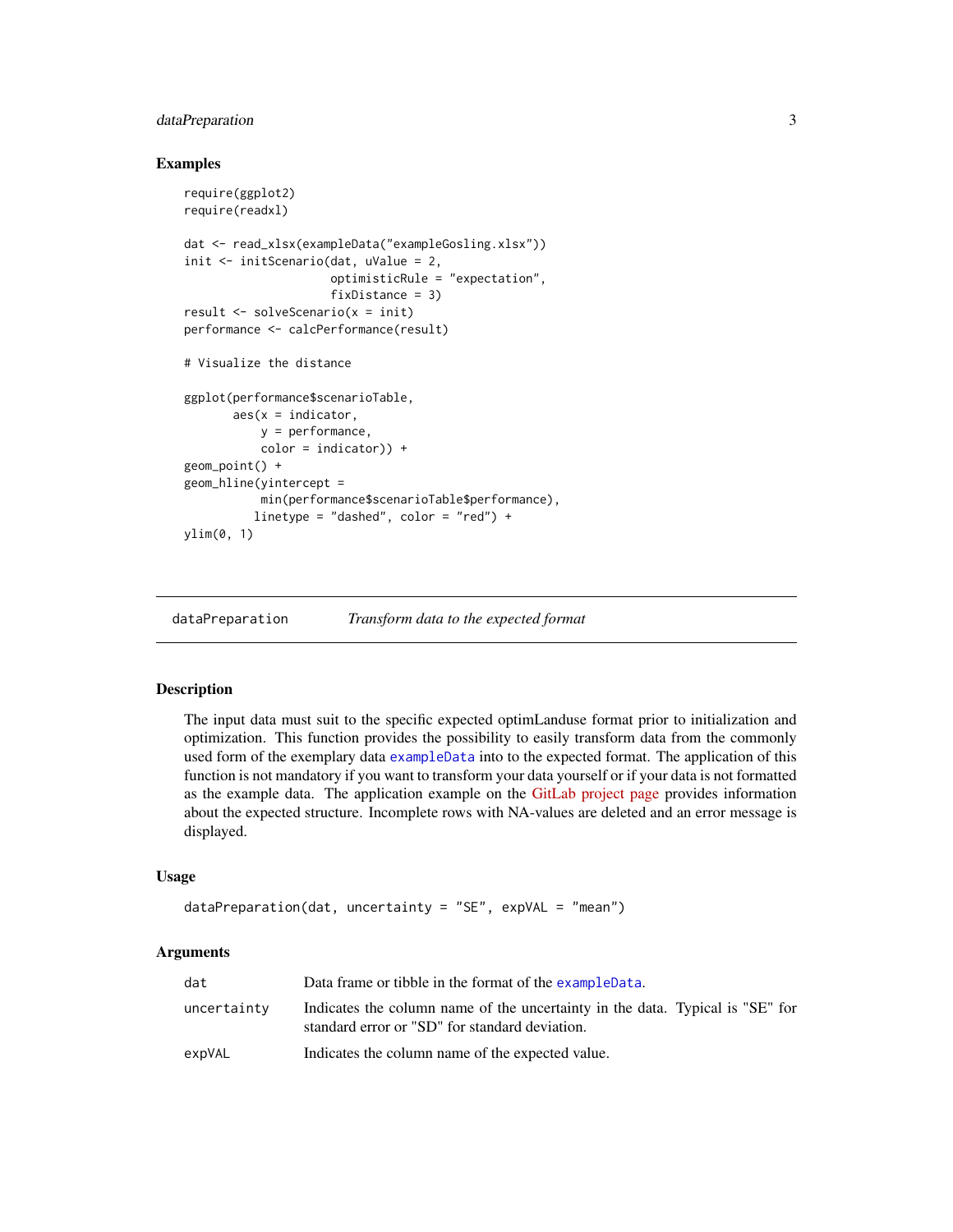#### <span id="page-3-0"></span>Value

A formatted coefficients table with land-use options and indicator values ready for initialization via [initScenario](#page-4-1).

#### Examples

```
require(readxl)
dat <- read_xlsx(exampleData("exampleGosling_dataPrep.xlsx"), col_names = TRUE)
dat \leq dataPreparation(dat, uncertainty = "sd", expVAL = "mean")
```
<span id="page-3-1"></span>exampleData *Attach examplary data*

#### Description

optimLanduse comes bundled with exemplary data for land-use optimization. The files can also be found on your computer in the package folder './extdata'. These examples provide some quick applications of the package for demonstration and an example of the expected structure of the data. Consider also the [GitLab project page](https://gitlab.gwdg.de/forest_economics_goettingen/optimlanduse) for exemplary applications of the package.

#### Usage

exampleData(fileName = "exampleGosling.xlsx")

#### Arguments

fileName Name of example file. See 'details' section for further explanation of all provided examples.

#### Details

*exampleGosling.xlsx* is an excerpt from Gosling et al. 2020.

#### Value

The path to the example file on your computer.

#### References

Gosling, E., Reith, E., Knoke, T. et al. Exploring farmer perceptions of agroforestry via multiobjective optimisation: a test application in Eastern Panama. Agroforest Syst 94, 2003–2020 (2020). https://doi.org/10.1007/s10457-020-00519-0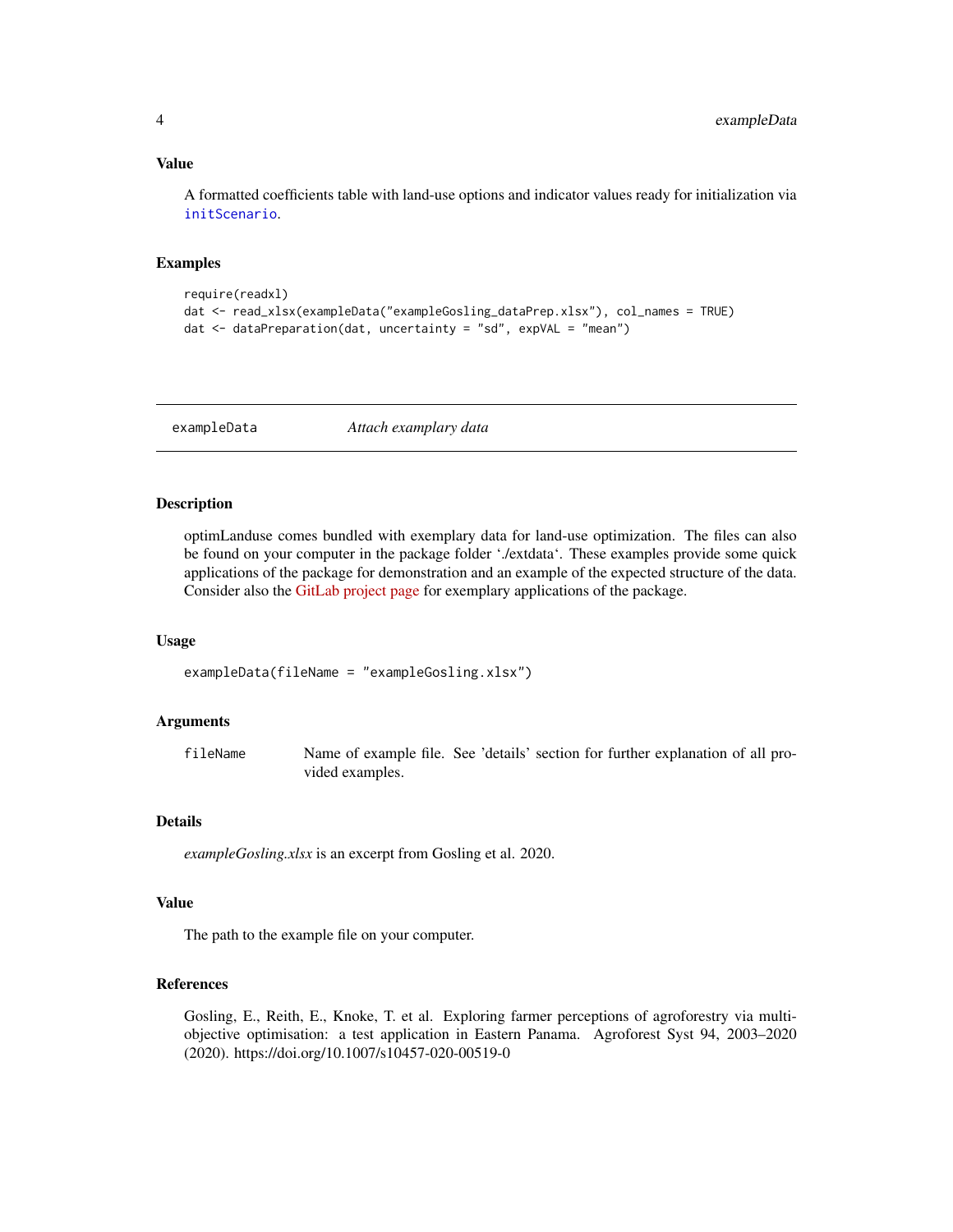#### <span id="page-4-0"></span>initScenario 5

# Examples

```
require(readxl)
path <- exampleData()
read_xlsx(path, col_names = FALSE)
path <- exampleData("exampleGosling.xlsx")
read_xlsx(path, col_names = FALSE)
```
<span id="page-4-1"></span>initScenario *Initialize the robust optimization*

# Description

The function initializes an *optimLanduse* S3 object on the basis of a coefficients table. Please note that the coefficients table must follow the *optimLanduse* format. The expected format is explained in the example on [GitLab.](https://gitlab.gwdg.de/forest_economics_goettingen/optimlanduse)

#### Usage

```
initScenario(
  coefTable,
  uValue = 1,
  optimisticRule = "expectation",
  fixDistance = 3
\mathcal{L}
```
#### Arguments

| coefTable   | Coefficient table in the expected <i>optimLanduse</i> format.                                                                                                                                                                                                                                                                                                                                                                                                                                                                                                                                                                                                                                   |
|-------------|-------------------------------------------------------------------------------------------------------------------------------------------------------------------------------------------------------------------------------------------------------------------------------------------------------------------------------------------------------------------------------------------------------------------------------------------------------------------------------------------------------------------------------------------------------------------------------------------------------------------------------------------------------------------------------------------------|
| uValue      | u Value. The uncertainty (standard deviation or standard error) is multiplied<br>with the u value. The value therefore enables scenario analyses with differing<br>uncertainties in relation to indicator values. Higher u values can be interpreted<br>as a higher risk aversion of the decision maker.                                                                                                                                                                                                                                                                                                                                                                                        |
|             | optimisticRule Either expectation or uncertaintyAdjustedExpectation. The rule indicates whether<br>the optimistic outcomes of an indicator are directly reflected by their expecta-<br>tions or if the indicator is calculated as expectation + uncertainty when "more<br>is better", expectation - uncertainty respectively when "less is better". An opti-<br>mization based on <i>expectation</i> considers only downside risks.                                                                                                                                                                                                                                                             |
| fixDistance | A two-column table or matrix. The table must contain the best and the worst<br>performing landuse-type of every uncertainty scenario, which is influenced by<br>the <i>uValue</i> . The difference between these two variables reflects the uncertainty<br>space, in other words the distance. This table can always be found (no matter<br>if the distance is fixed or not) in result list of the <i>initScenario</i> function. By<br>default, the distance is fixed on $3$ fixDistnce = 3. Fixing the distance allows you<br>to change the uncertainty level, without changing the uncertainty framework.<br>For instance, you can then relate the achieved portfolio performance, with a low |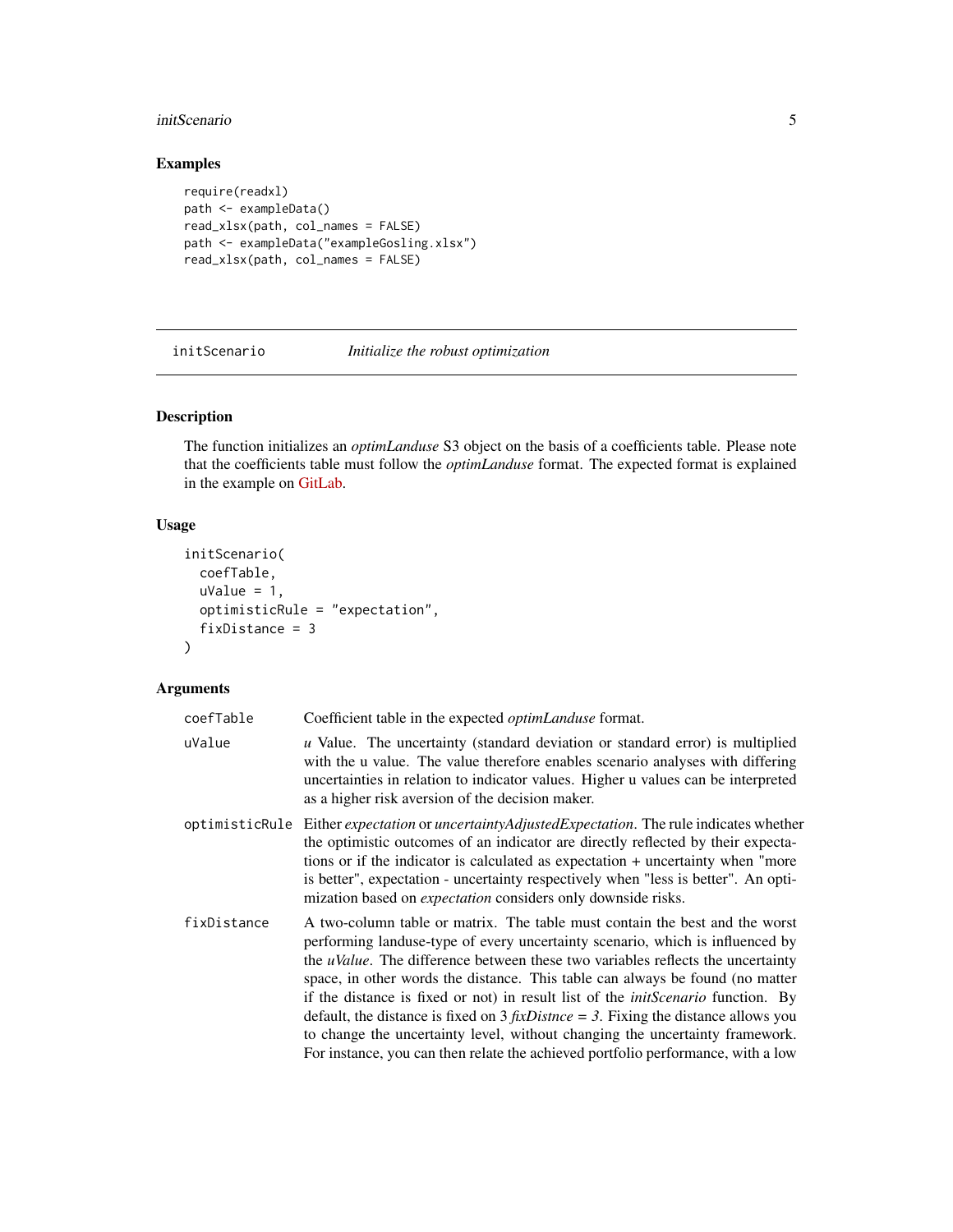uncertainty level, to a wider and constant uncertainty framework within your analysis; so the *betas* remain comparable with each other over the course of the uncertainty analysis.

# <span id="page-5-0"></span>Details

The aim of separating the initialization from the optimization is to save computation time in batch analysis. The separated function calls allow the user to perform multiple optimizations from one initialized object. This could save time in scenario or sensitivity analysis.

#### Value

An initialized optimLanduse S3 object ready for optimization.

#### Examples

```
require(readxl)
dat <- read_xlsx(exampleData("exampleGosling.xlsx"))
```

```
init <- initScenario(dat,
                     uValue = 2,
                     optimisticRule = "expectation",
                     fixDistance = 3)
```

| solveScenario | Perform the optimization |
|---------------|--------------------------|
|               |                          |

#### Description

The function solves the optimization problem, specified by the initialized *optimLanduse* object.

#### Usage

```
solveScenario(x, digitsPrecision = 4, lowerBound = 0, upperBound = 1)
```
#### Arguments

| X               | The initialized <i>optimLanduse</i> object. See initScenario for the initialization.                               |  |
|-----------------|--------------------------------------------------------------------------------------------------------------------|--|
| digitsPrecision |                                                                                                                    |  |
|                 | Precision of the loss value.                                                                                       |  |
| lowerBound      | Optional lower bounds for the land-use options. Must be 0 or a vector in the<br>dimension of the land-use options. |  |
| upperBound      | Optional upper bounds for the land-use options. Must be 1 or a vector in the<br>dimension of the land-use options. |  |

#### Details

The methodological background and the formulation of the optimization framework are described in Knoke et al. (2016).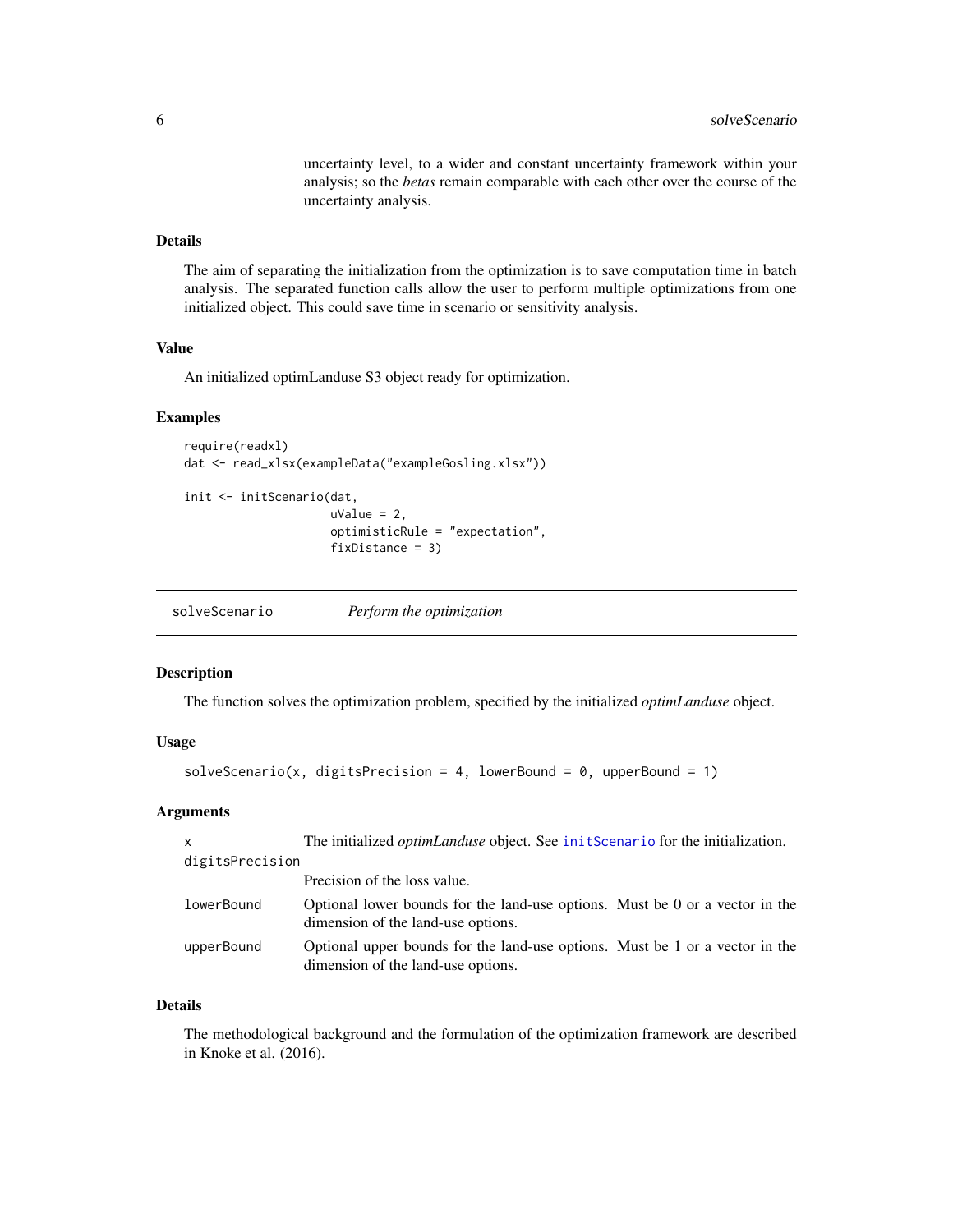# solveScenario 7

# Value

A solved landUse portfolio ready for export or further data processing.

#### References

Knoke, T., Paul, C., Hildebrandt, P. et al. (2016): Compositional diversity of rehabilitated tropical lands supports multiple ecosystem services and buffers uncertainties. *Nat Commun* 7, 11877. doi: [10.1038/ncomms11877](https://doi.org/10.1038/ncomms11877)

# Examples

```
require(readxl)
dat <- read_xlsx(exampleData("exampleGosling.xlsx"))
init <- initScenario(dat, uValue = 2,
                    optimisticRule = "expectation",
                     fixDistance = 3)
result <- solveScenario(x = init)
```